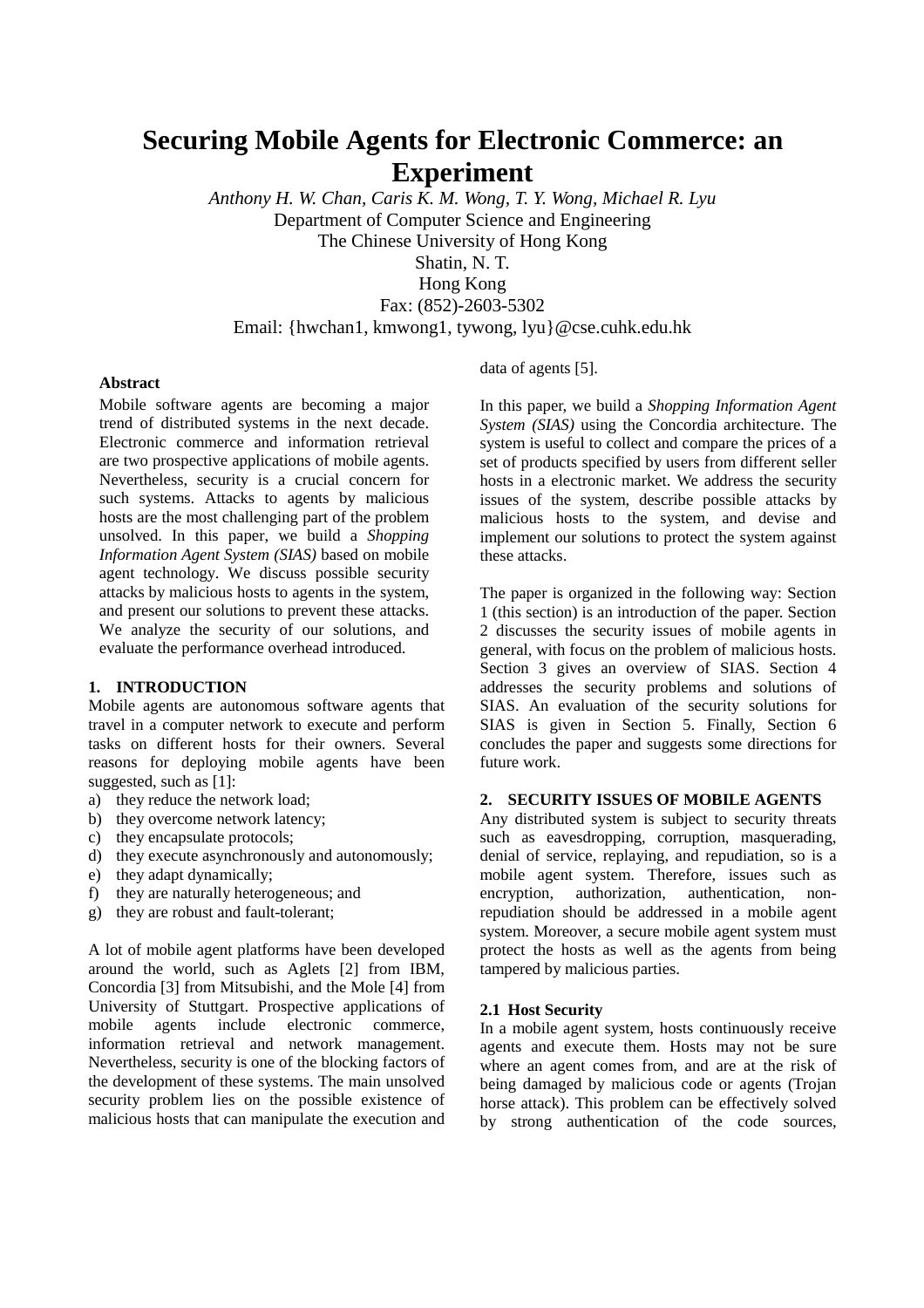verification of code integrity, and limiting the access rights of incoming agents to local resources of hosts, such that damages to hosts by malicious agents are limited to the resources available to agents. The solution is realized in the Java security model [6].

# **2.2 Agent Security**

The main security challenge of mobile agent systems lies on the protection of agents. When an agent executes on a remote host, the host is likely to have access to all the data and code carried by the agent. If by chance a host is malicious and abuses the code or data of an agent, the privacy and secrecy of the agent and its owner would be at risk.

There can be seven types of attack by malicious hosts [5]:

- i. Spying out and manipulation of code
- ii. Spying out and manipulation of data
- iii. Spying out and manipulation of control flow
- iv. Incorrect execution of code
- v. Masquerading of the host
- vi. Spying out and manipulation of interaction with other agents
- vii. Returning wrong results of system calls to agents

There are a number of solutions proposed to protect agents against malicious hosts [7], which can be divided into three streams:

- i. *Establishing a closed network*: limiting the set of hosts among which agents travel, such that agents travel only to hosts that are trusted.
- ii. *Agent tampering detection*: using specially designed state-appraisal functions to detect whether agent states have been changed maliciously during its travel.
- iii. *Agent tampering prevention*: hiding from hosts the data possessed by agents and the functions to be computed by agents, by messing up code and data of agents, or using cryptographic techniques

None of the proposed solutions solve the problem completely. A closed network effectively decreases the chance of an agent being attacked by unknown malicious hosts, however, it also limits the mobility and ability of agents. Agent tampering detection is possible but requires subsequent efforts to recover from attacks, and is not effective enough for agents that carry out critical missions. Agent tampering prevention would be most effective and useful, but is not yet feasible for all functions. Most researchers in the area are seeking a better solution, and there is no

general methodology suggested to protect agents. In the mean time, developers of mobile agent systems have to develop their own methodologies according to their own needs.

Apart from attacks by malicious hosts, it is also possible that an agent attacks another agent. However, this problem, when compared with the problem of malicious hosts, is less important, because the actions of a (malicious) agent to another agent can be effectively monitored and controlled by the host on which the agent runs, if the host is not malicious.

### **3. OVERVIEW OF THE SHOPPING INFORMATION AGENT SYSTEM (SIAS)**

This section presents an overview of *SIAS*, the *Shopping Information Agent System* that we have implemented. SIAS is a web-based mobile agent system that provides users with information of products for sale in an electronic marketplace. Advantages of SIAS include such properties as reduction of communication costs and delegation of tasks, which are the intrinsic advantages of a mobile agent system. It is written in the Java programming language and on top of the Concordia [3] applicationprogramming interface (API). Here in this section we describe only the basic design, functionality and implementation of SIAS. The security issues of the system would be considered in Sections 4 and 5.

# **3.1 What the System Does**

SIAS implements mobile agents to retrieve product information in an electronic market for users. An electronic market consists of hosts that sell products on the network. Each seller maintains a database that stores the prices and quantities in stock of different products available at that host.

SIAS keeps a roster of all hosts in the electronic market and a list of all products available in the market. It allows users to specify a set of products and the corresponding quantities they want to buy from the list. An agent is created for the user who has specified the list of products and quantities. The agent, on behalf of the user, will collect information about availability and price from hosts in the network. The path of the agent is determined before the agent is launched, according to the roster of hosts kept by the system. After the agent visits all hosts specified in its itinerary, it returns to its sender and reports the lowest prices and corresponding sellers. The design of the system is described in details in the next subsection.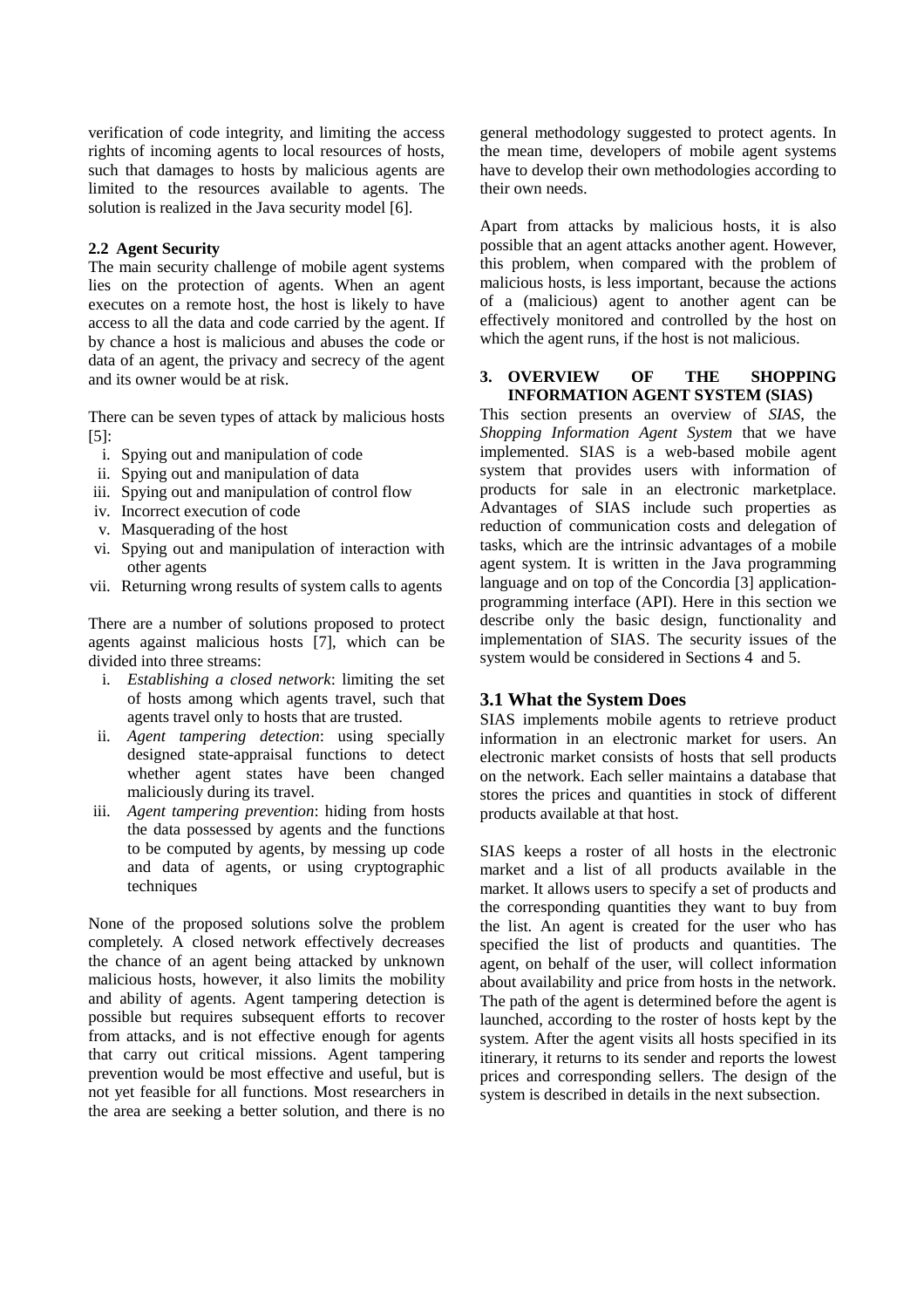# **3.2 Design**

SIAS is designed using the object-oriented paradigm because the concept of objects is useful to describe agents. There are three main types of objects in the system, namely Agents, Launch Servers and Database Servers. We describe the object details and control flow of the system in this subsection.

# *3.2.1 Object Description*

The three objects are designed as follows:

- i. The *Agent* object: it keeps a list of product identification numbers (IDs) and a list of the corresponding quantities specified by users. It is responsible to travel around the network and collect product information for users from different hosts.
- ii. The *Launch Server* object: it is responsible for creating agents for users, sending the agents to the network, and receiving the agents when they finish visiting all the hosts specified in their itineraries.
- iii. The *Database Server* object: it stores the information of products available at a particular host, (each host has its own instance of this object) and is responsible for retrieving required information for an agent when it arrives to the host.

Figures 1, 2 and 3 show the details of the objects respectively.

# *3.2.2 Flow Description*

When user makes a request for product information, an Agent is constructed with the product and quantity lists initialized properly by the Launch Server, and the agent will start its tour on the network. Whenever it reaches a host with a Database Server, it stays there, collects information of user-selected products, and then goes to another host. When it has visited all the hosts that are specified in its itinerary, it will calculate the lowest prices, and finally reports to user. The detailed control flow of the system is illustrated in Figure 4.

# **3.3 Implementation**

SIAS is implemented using the Java programming language with the support of the Concordia API [3]. The choices of programming language and supporting API, together with some other implementation details, are discussed in this subsection.

# *3.3.1 Choice of programming language*

We choose Java to be the programming language for



**Figure 1: Object details of Agent.**

| The Launch Server:                                                                                                                                                                                                                                                                                                     |  |
|------------------------------------------------------------------------------------------------------------------------------------------------------------------------------------------------------------------------------------------------------------------------------------------------------------------------|--|
| attributes:<br>- HashTable info<br>It is used to map agent's ID to a string. The string is<br>a report generated by the agent.                                                                                                                                                                                         |  |
| methods:<br>- createAgent<br>Creates an agent with attributes initialized according<br>to users' input<br>- handleAgent<br>When an agent arrives at the Launch Server, the<br>server will invoke the "reportCheapest" of the<br>incoming agent and stores the result string to the<br>hashtable for the user to query. |  |

**Figure 2: Object details of Launch Server.**

The Data Base Server :

 methods: - handleAgent When an agent arrives at the Data Base Server, the server will invoke a series of methods which may be methods of the incoming agent or not.

**Figure 3: Object details of Database Server.**

implementation of SIAS with two main reasons, apart from its object-orientation and portability features. First, most mobile agent APIs currently available, including Concordia and Aglets [2], are built on top of Java. Second, Java provides an API that helps us to implement security measures for our system.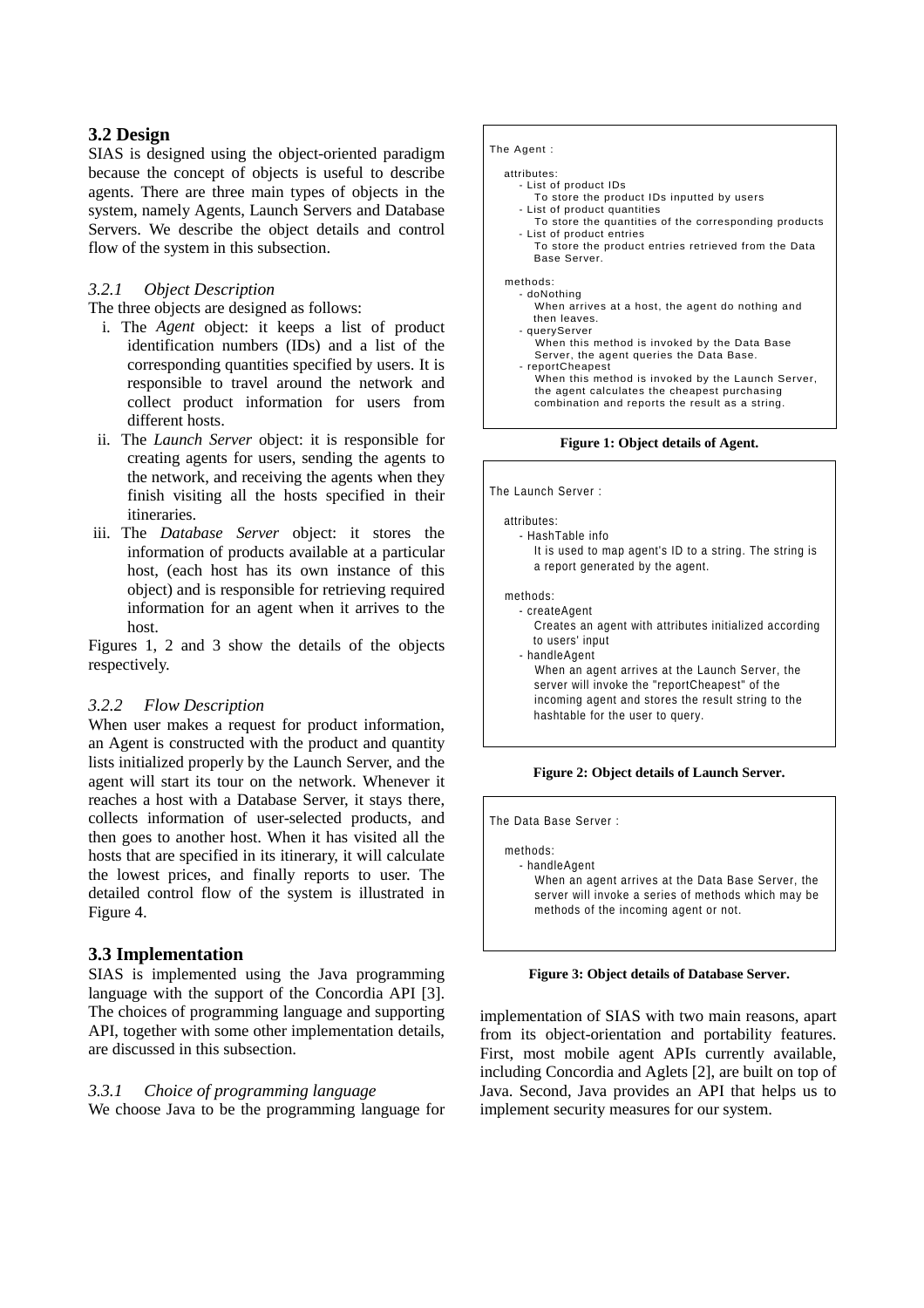

*Explanation of steps:*

- *1. Client program launches a request to the Launch Server object upon user input using Java Remote Method Invocation (RMI);*
- *2. Launch Server creates an Agent object;*
- *3. Launch Server initializes the agent with userspecified products and quantities, and the itinerary of agent;*
- *4. Launch Server sends the agent to the network;*
- *5. Database Server on Host One retrieves the required information for the incoming agent;*
- *6. Agent goes to the next destination;*
- *7. Database Server on Host Two repeats Step (5);*
- *8. Agent goes to other hosts in the itinerary;*
- *9. Database Server on each host repeats Step*

#### **Figure 4: Control flow of SIAS.**

# *3.3.2 Why Choose Concordia*

We choose the Concordia mobile agent API, among others like IBM Aglets Software Development Kit (ASDK) because it is simple and easy-to-use. This saves us a lot of time from developing the system. However, communication between agents would be difficult to implement with Concordia, yet it does not affect our choice because there is little communication between agents in SIAS.

Another important point in choosing Concordia is that it allows easy manipulation of execution of agent codes. Therefore, we can simulate a malicious host that does not execute an agent in the intended way easily.

#### *3.3.3 Other implementation details*

Agent objects are instantiated by the Launch Server object. The Launch Server object fills the product list

and quantity list of the created agent, determines the itinerary of agent and then sends the agent out to the network.

Referring to Figure 4, there is an object on each host called AgentTransporter. This is introduced by the Concordia API, and it is responsible to listen for incoming agents. When an agent arrives, the AgentTransporter raises an event signal, and invokes the Database Server or Launch Server to handle the agent. The Database Server use Java Database Connectivity (JDBC) to handle the connectivity between agents and the database that store the product information at each host.

#### *3.3.4 Running SIAS*

We have made SIAS accessible from the World Wide Web, at the following URL:

## http://www.cse.cuhk.edu.hk/~lyu9905/sias/enter.html

However, for technical reasons, we cannot keep the Concordia server running all time of the day. Interested parties may send us an email so that we can turn the server up for running SIAS.

## **4. SECURITY DESIGN OF SIAS**

SIAS is a web-based system, attacks from the Web to the system are likely, and security is an important issue of the system design. Moreover, system security is of crucial importance to applications in an electronic marketplace, where money transaction is concerned. This section describes the security challenges of SIAS, and presents a simple but original approach to solve the problems.

SIAS is a mobile agent system, and is therefore subject to all kinds of attacks described in Section 2. Both host security and agent security would be issues of SIAS. However, since we have built SIAS using the Java programming language, which provides strong security mechanisms to protect hosts against malicious programs or agents through the use of Java Virtual Machine (JVM) and sandbox, the host security problem is very much simplified and solved. On the other hand, agent security needs much more concerns. In what follows, only agent security of SIAS against malicious hosts would be discussed.

# **4.1 Security Problems of SIAS**

We start our discussion by giving a set of security requirements for SIAS. There are three primary requirements:

1. *Integrity*: the query results reported by an agent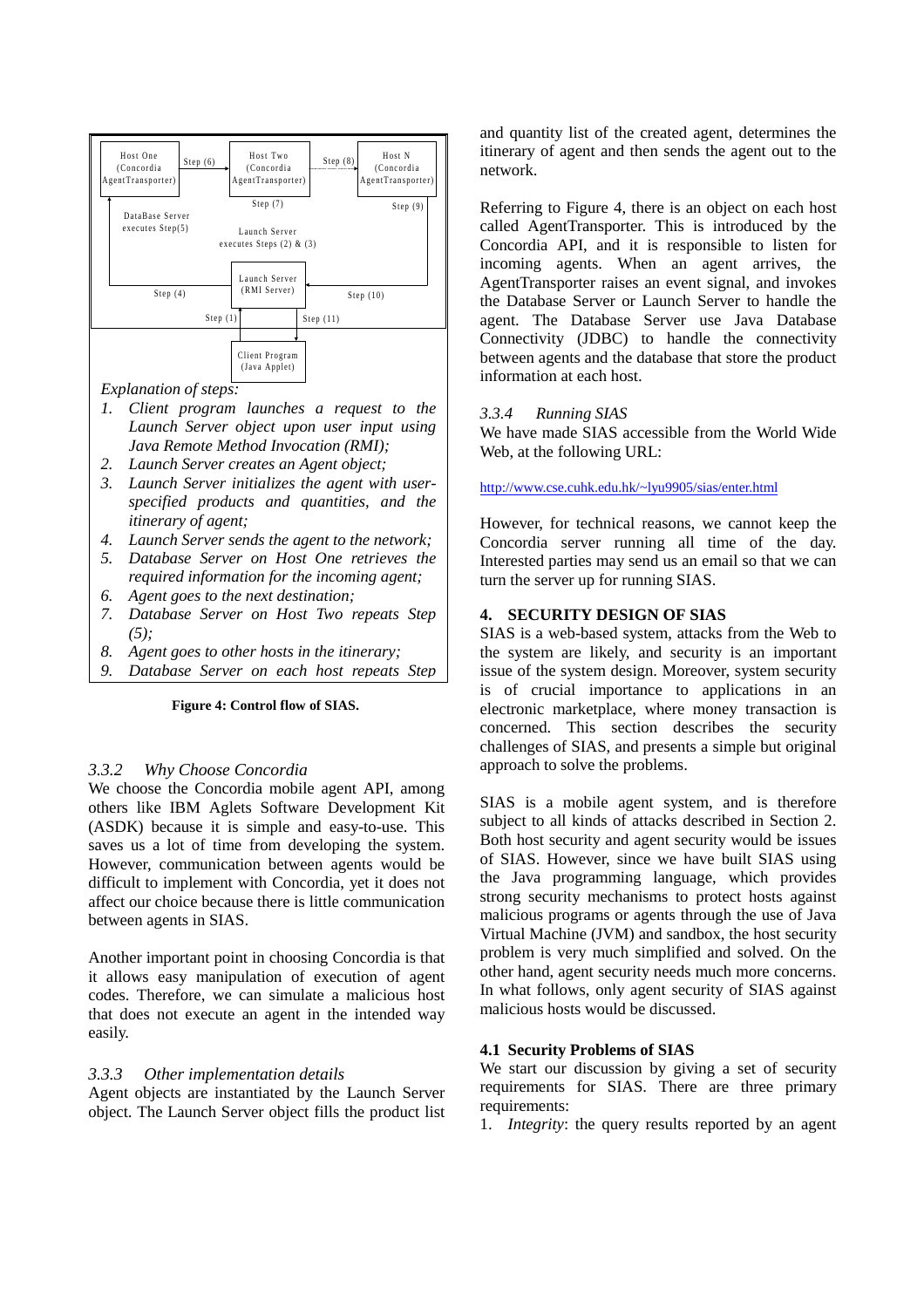must truly represent the market prices of the products and at the quantities specified by the user.

- 2. *Confidentiality*: information collected from a store by an agent should not be revealed to other hosts or agents.
- 3. *Authenticity*: an agent must visit and collect information truly from the list of stores specified by users.

Without special design, all these requirements can be violated by actions of a malicious host. There are four possible types of such attacks to agents that can compromise the security of the system, namely modification of the query products of an agent, modification of the query quantities of an agent, spying out and modification of query results, and modification of the itinerary of the agent.

# *4.1.1 Modification of query products*

The list of products specified by user is stored as the product ID list attribute of an Agent object, in plain text form. When an agent goes to a malicious host, the malicious host can change the product list the agent wants to query. When the agent later go to another host, the later host will respond to the changed products of query and report wrong information. This violates the integrity of the queries.

# *4.1.2 Modification of query quantities*

Similar to the modification of query products, when an agent goes to a malicious host, the malicious host can change the quantities of products the agent want to query, which is simply in plain text form. When the agent goes to another host, the later host will respond to the modified quantities of query, and report wrong information. This also violates the integrity of queries.

# *4.1.3 Spying out and modification of query results*

Agents carry query results also in plain text form. Therefore, when an agent goes to a malicious host, the malicious host can spy out and modify the results that the agent has collected from previous hosts in such a way that the changed results would favor the malicious host itself. For example, a malicious host may raise the prices quoted by other hosts, to convince the user that it is selling at the lowest price, which is not true. This violates the confidentiality and integrity of query results.

# *4.1.4 Modification of itinerary of an agent*

The itinerary of an agent is accessible to hosts that

have control over the Concordia platform where the agent lands and executes. When an agent goes to a malicious host, the malicious host can modify the path of the mobile agent so that the agent will go to a host not specified by user. This violates the authenticity requirement of the system.

The above are only a subset of possible attacks. There are other attacks such as replaying of query results and masquerading of hosts. However, these attacks are more complex, and require more efforts for both attack and defense. For the time being, we consider the four simple attacks only.

# **4.2 Our Solutions to problems**

Having figured out the four system vulnerabilities described above, we have to implement mechanisms to protect our systems against exploitation of these vulnerabilities. As stated in Section 2, there is currently no good solution to mobile agent security in general. Therefore, we have to devise our own mechanisms to defend against possible attacks.

We develop a simple but original approach to protect agents in SIAS against attacks from malicious host, based on cryptographic techniques. It is actually a mixed approach of the solutions, i.e., *establishing a closed network, agent tampering prevention and agent tampering detection*, discussed in Section 2.

- 1. *Closed network*: we introduce a new object, namely key server or KeyServer, into our system, which provides a public key infrastructure for agents and hosts in the system. Each agent or host should have a public key certificate registered to the key server for encryption or decryption purposes later on. The Launch Server generates a pair of keys for each agent created, and registers the public key of the agent with a unique agent identification number to the key server at runtime. On the other hand, each host must identify itself and register its public key to the key server before, by such means as a formal paper writing. This in effect establishes a closed set of hosts registered and known to the key server. Agents are then confined to travel among a closed network form by these hosts.
- 2. *Agent tampering prevention*: to protect query integrity, an agent can digitally sign its list of products and quantities using its private key, before it is launched. A host receiving the agent should verify the product and quantity lists with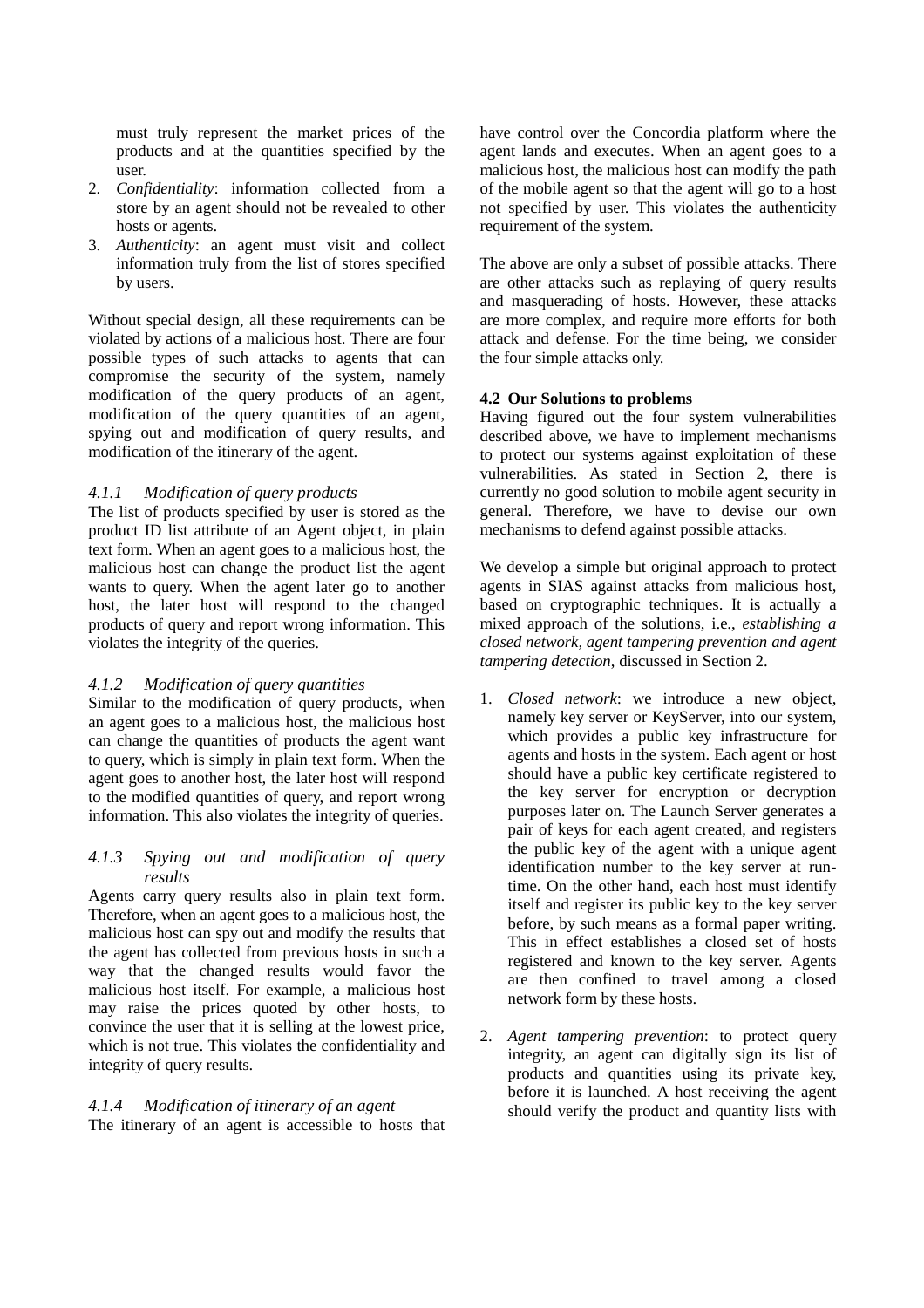the signatures. Since only the Launch Server possess the private key for the agent, malicious hosts would not be able to fake the signature of the product and quantity lists.

Moreover, each host should encrypt the query results returned to the agent with the public key of the agent. Therefore, only the Launch Server can decrypt the query result, and confidentiality of query results is achieved. Furthermore, each host should digitally sign the query result it provides to the agent to ensure integrity and authenticity of the query result returned.

3. *Agent tampering detection*: the itinerary of an agent is an variable hidden by the Concordia system and normally not accessible. However, hosts can actually have access to the itinerary of an incoming agent by controlling the execution of the Concordia agent transporter. A malicious host would be able to change the itinerary of the agent. As before, the straightforward method of protecting the itinerary is to encrypt it. However, this requires modification of the agent transporter of Concordia, which is not desirable to us.

We work around the problem by making the itinerary of an explicit attribute of an agent. When an agent arrives at a host, the host should read the itinerary of the agent, and encrypt the itinerary using its own private key to form encrypted itinerary  $EI_1$ . Then when the agent arrives at a second host, the second host should encrypt, with its own private key,  $EI_1$  concatenated with the itinerary it reads from the agent. This keeps on to form a chain of encrypted itineraries. When the agent returns to the Launch Server, the Launch Server will decrypt the chain of encrypted itineraries using the public keys of the hosts to check the consistency of all itineraries and check with a copy of the original itinerary it saves before launching the agent. If a malicious host ever changes the itinerary of the agent, it is likely to be reflected in the encrypted itinerary chain and detected finally.

Figure 5 illustrates the changes introduced to SIAS for the security solutions described above, and Figure 6 illustrates the control flow of security-enhanced SIAS. Note that the encryption algorithm chosen is the most common RSA algorithm [8].

# **5. EVALUATION OF THE SECURE SIAS**

In this section, we evaluate the security design we implemented in Section 4. There are two aspects to

- I. {Product ID list} *changed to*:
- ${Product ID list} \s{sig<sub>A</sub>({Product ID list}})$
- II. {Product Quantity list} *changed to*:
- ${Product$  Quantity list $\cdot$ sig<sub>A</sub>( ${Product$  Quantity list $})$ III. {Query result} *changed to*:
- $D_A({\text{Query result}}) \cdot \text{sig}_{H}({\text{Query result}}))$ IV. *New attribute (chain of encrypted itineraries)*:
- $E_{HN}(E_{HN-1})(...E_{H2}(E_{H1}(Itinerary at Host 1))$  Itinerary at Host 2) • … Itinerary at Host N-1) •Itinerary at Host N)

Key

A: agent;  $H<sup>+</sup> host<sup>+</sup>$ 

 $H(k)$ : k-th host visited by the agent;

 $sig_x(Y)$ : digital signature of Y using the private key of X;

 $E_X(Y)$ : the ciphertext of Y encrypted by the private key of X;  $D_X(Y)$ : ciphertext of Y encrypted by the public key of X.



**Figure 5: Changes introduced to secure SIAS**

*Explanation of additional / modified steps:*

*3.1. Launch Server generates a key pair for agent;*

*3.2. Launch Server signs the product and quantity lists for agents and registers the public key of agent to Key Server;*

*5. Database Server on Host One retrieves public key of agent from Key Server, and verify the signatures of product and quantity lists of agents. Then, the Database Server retrieves the required information for the incoming agent, signs the results using its own private key, and encrypt the results using the public key of agent, and also starts the chain of encrypted itineraries for agent;*

*11. Launch Server decrypts the query results, and verifies the signatures of the query results. It also detects change of agent itinerary by decrypting the chain of encrypted itineraries, and finally reports the cheapest purchasing combination to client program.*

*12. Launch Server deletes the public key entry of the finished agent from the key server.*

**Figure 6: Control flow of security-enhanced SIAS.**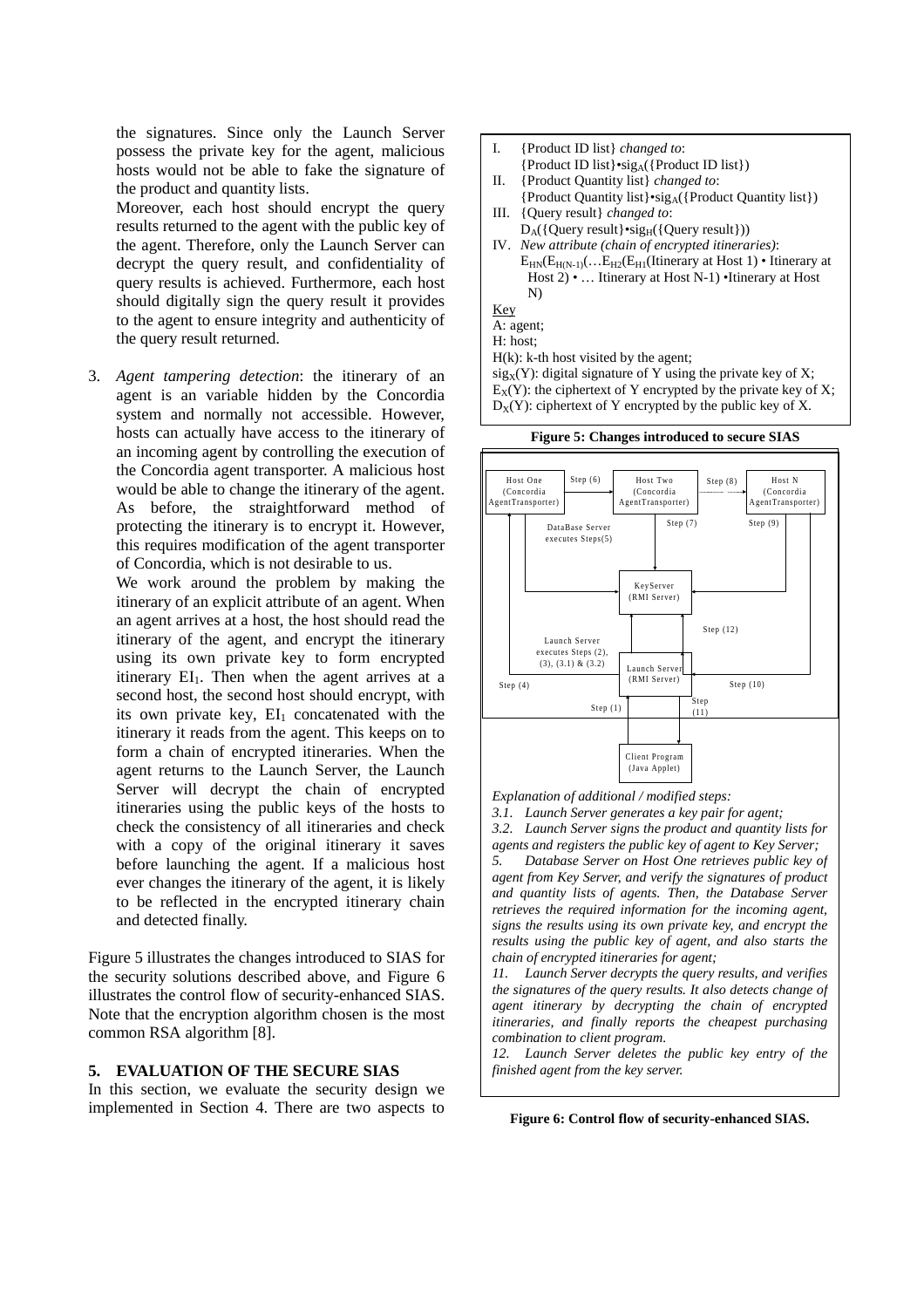evaluate. First, we analyze the security provided to SIAS by the additional measures. Then, we measure the performance overhead introduced to the system by such measures.

## **5.1 Security Analysis**

The security of the additional measures lies mainly on the introduction of a key server that facilitates the use of public key cryptography. Assuming the key server and the communication channel with the it are secure enough, which can be justified by the popularity of Kerberos [9] and Secure Socket Layer [10], the closed network we want can be built effectively.

Furthermore, if the keys of agents are managed properly, the prevention of modification of the signed product and quantity lists of an agent by a malicious host is supported by the security of the RSA encryption algorithm, of which the difficulty to break is equivalent to the factoring problem. The time complexity for breaking the system depends on the length of the key in number of bits. The longer the key is, the more secure would be the system. In our implementation, we have chosen a key length of 128 bits. This would be sufficiently secure for domestic purpose.

Similarly, a malicious host would understand or modify the encrypted query results collected by an agent from another host at the same complexity. Therefore, integrity of queries, and confidentiality and integrity of query results, as described in Section 4, can be achieved by prevention of tampering.

For the detection of modification to itinerary of an agent by a malicious host, suppose there is only a single malicious host, out of N hosts, that wants to modify the itinerary of an agent. Since the encrypted itineraries are chained together, with one encapsulating another, the malicious host would need to fake all the (N-1) encrypted itineraries from other hosts to avoid being detected, which would be too complex to an ordinary attacker. Therefore, the itinerary of the agent can be assured, and authenticity achieved.

However, as mentioned in Section 4, there do exist other attacks that we have not considered completely, such as replaying attacks, timing attacks, and repeated cipher-text attacks. Protection against these attacks would be a direction for future work on SIAS.

#### **5.2 Performance measurement**

We have tested the times for SIAS to launch a single agent before and after implementation of the security mechanisms described in Section 4. Round trip times (RTTs) required for an agent to travel around an electronic market, consisting of three hosts, are measured under different situations. Queries of different sizes (number of product items) have been tested. RTTs measured are plotted against the query sizes in Figure 7. Each value represents the average of three corresponding measurements.

Figure 7(a) shows the results for the SIAS implementation without security measure implemented. The RTT increases very slightly with the size of query. The overhead introduced by each additional item in average is only about  $250/6 = 41.7$ milliseconds. This can be explained by the small change in delay of database query with different query sizes.

On the other hand, Figure 7(b) shows that for the security-enhanced SIAS, the RTT increases very fast and linearly with the size of query. The overhead introduced by each additional item of query is about 250 milliseconds, which is about six times the overhead of the system without security measure. This significant overhead can be explained by the extensive use of the RSA algorithm to encrypt and decrypt each item, which is time consuming, especially when the key is long. However, a longer key gives stronger protection to the system. Therefore, we see a trade-off between performance and security for SIAS.

In addition to measuring the performance overhead introduced by the security measures, we also simulate malicious hosts trying to modify the product list and itinerary of an agent in SIAS, and measure the overheads introduced by the actions of malicious hosts. The results are reported in Figures 7(c) and 7(d).

Both graphs show that an agent takes more time to travel around when there is attack from malicious host, compared with the measurements in Figure 7(a). The RRTs in (d) is slightly larger than those in (c) in general, because agent itinerary is actually an internal property of an agent, and it takes the malicious host extra time to access the itinerary. The delays of agents by malicious hosts suggest that the agent round trip time may also be used as a measure for tampering detection.